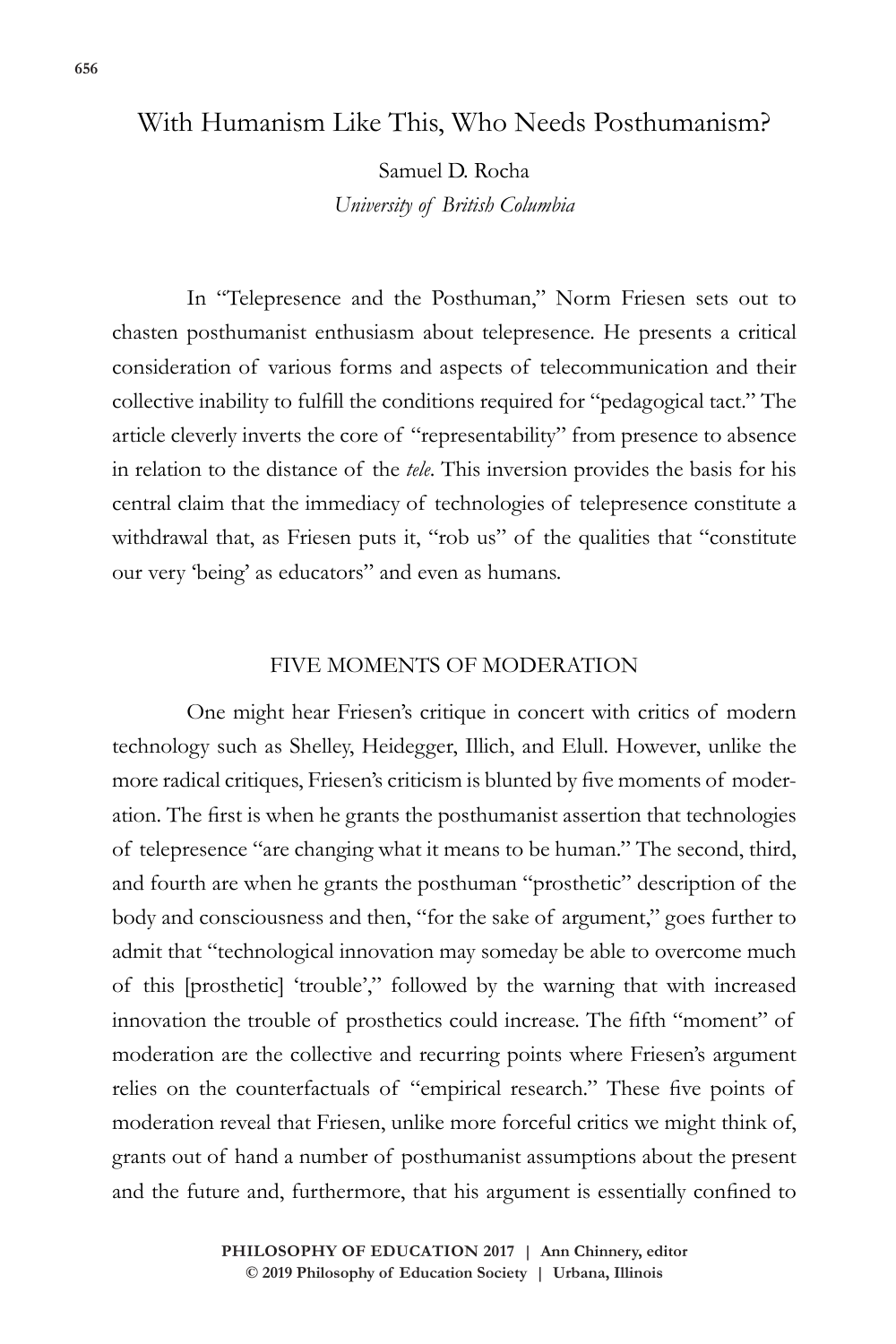the sense certainty of empirical observation.

In reply, I will outline four objections to Friesen's article. I already mentioned the first two as the moments of moderation in his approach; the second two objections are related as outcomes to what I find missing in that approach and its implications. This should demonstrate why I believe that Friesen's moderate approach fails to address what is perhaps most alarming about the overdetermined claims of posthumanism with respect to recent technology in general and, of course, with particular attention to telepresence in telecommunications: that their claim to novelty is both the main crux of their argument and, as such, easily refuted by history.

### *Objection 1*

Friesen claims that "tablets and smartphones are ... changing what it means to be human." This opening claim strikes me as provocative but profoundly unpersuasive. For one, it presupposes that "what it means to be human" is widely agreed upon and settled. This is a typical caricature of "humanism" found in recent posthumanist critiques, but it hardly stands up to scrutiny. Compare, for instance, the various images of the human within the Romantic tradition, or simply compare Rousseau and Shelley, and one will quickly see how deeply contested humanism has always been. That posthumanism wants to join that contest is one thing, that it wants to exempt itself from it is another. Accepting this exemption at the outset does Friesen's argument no favors.

Furthermore, examples such as Skype and FaceTime and the rest may dazzle the late modern imagination, but they hardly move or surprise anyone who has considered even the most basic theological questions, not to mention something like the mystery of transubstantiation. To again invoke Shelley, Frankenstein teaches us that tablets and smartphones are hardly the vanguard of alternative forms of humanism, and Shelley, unlike today's posthumanists, was aware that her creature was nothing new - she subtitled her story "A Modern Prometheus."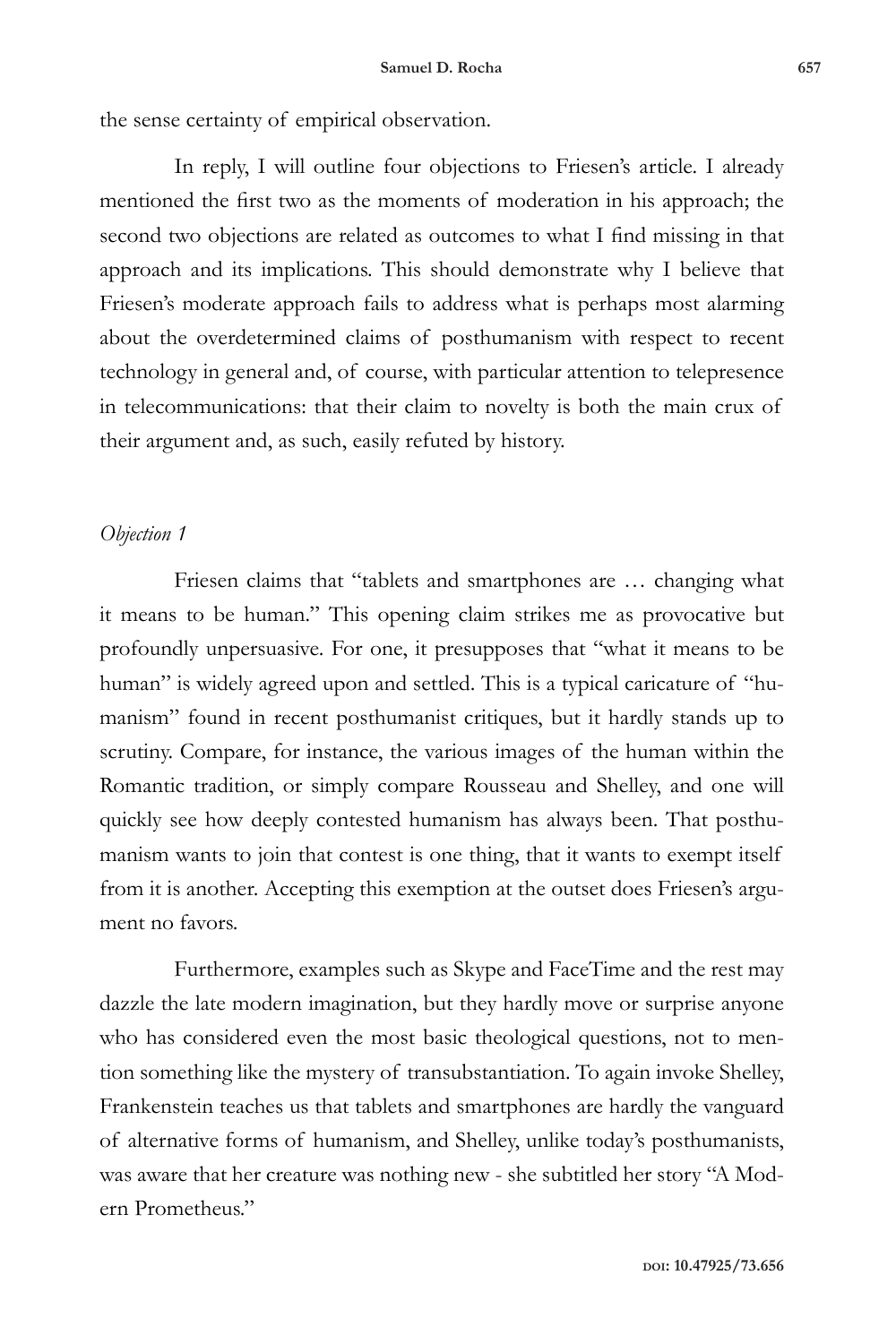If today's sci-fi Jetsons panorama is really changing what it means to be human, then both Friesen's moderate humanism and the ever-forgetful posthumanists will have to show how all radical notions of a temporal, spiritual, energetic, and non-human sense of life, self, personhood, and so much more, from Ancients and Medievals across the globe, have somehow failed to imagine and create notions that change what it means to be human until only very recently. On this claim alone I am not sure that Friesen's article addresses a new situation so much as it grants the faulty assumptions of a very old one.

#### *Objection 2*

Following the first point, Friesen's specific critique of the posthumanist understanding of technological advances, most of all through telepresence technologies, as forms of "ill tempered prosthesis" nonetheless grants the prosthetic diagnosis the status of being a real problem. While he offers critical insight into the posthumanist idea that "the body is only the first of any number of possible prostheses for the many possibilities and adventures of a liberated, posthuman consciousness," he nonetheless warns, via Waldenfels, that "the more powerful our technological prostheses may become, the greater the difficulties we will face."<sup>1</sup>

This, again, seems rather overblown. The prosthetics metaphor partially critiqued and partially endorsed by Friesen is embedded in an ancient mythopoetic imaginary. One example can be found in Homer, where Hephaestus, the god of fire, blacksmiths, and stone masonry, fashioned the most famous prosthetic known to the classical Greco-Roman world: the shield of Achilles. The later atheistic humanism of Protagoras opposed Homer's theological prosthetic in his famous dictum, "Man is the measure of all things." This meant that it was not the immortal gods of Olympus who fashioned the world, but, instead, the mortal humans who, like Homer and Hesiod, even fashioned the gods from their song.

This example alone should reveal two things that go unaccounted for by Friesen's analysis. First, insofar as we imagine the body as a prosthetic with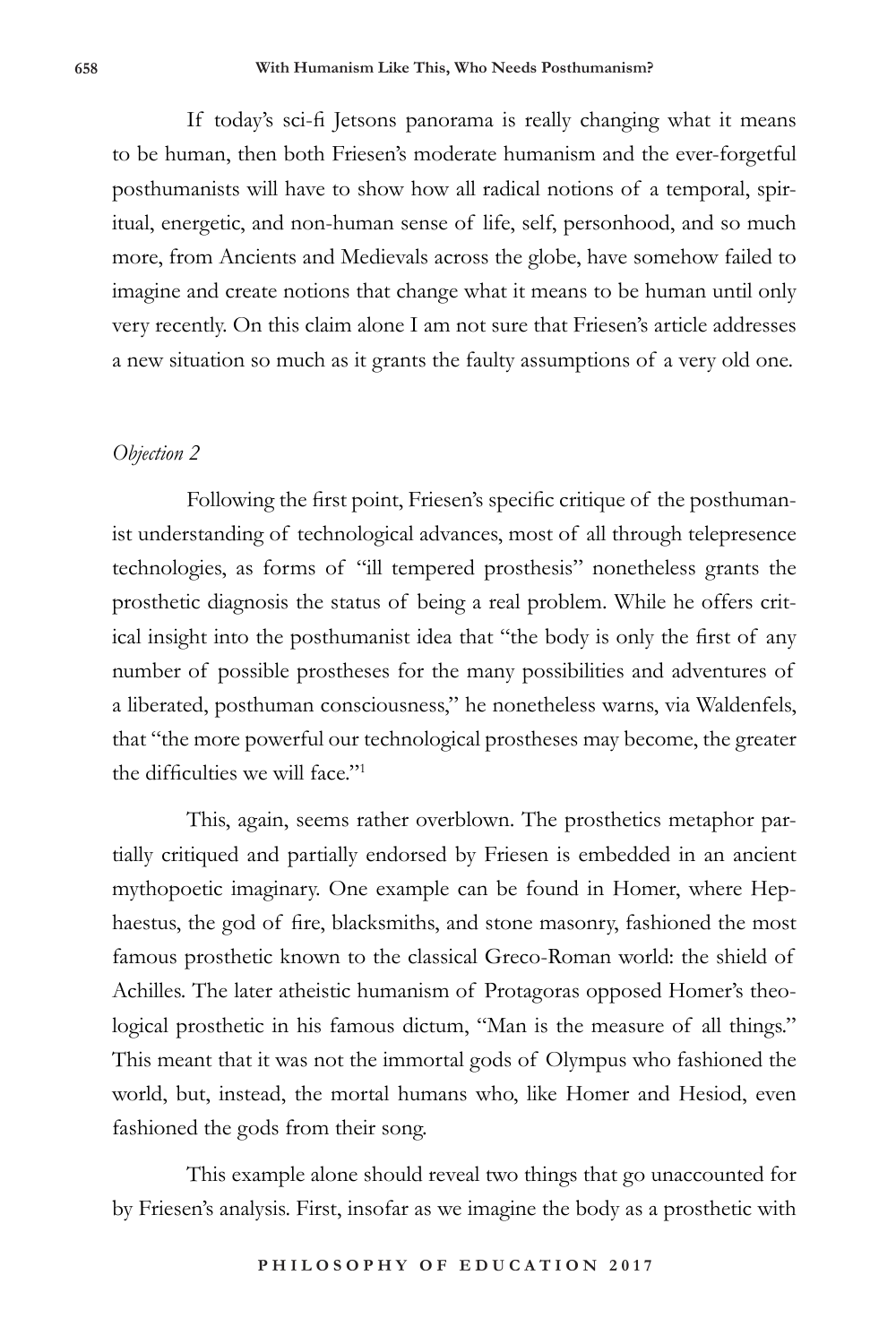technological options for add-ons, we are not extending the human form in new way so much as we are repeating an ancient somatic relation. Second, we realize that a prosthetic notion of the body is perhaps, like the Protagorean objection, the most remarkable expression of an atheistic humanism that retains an ontogenetic distance between the human form and its prosthetic addition in order to reject the determinism of a theological expression of humanism. Surely when we refashion the body and the human into a new creation we find ourselves at the most ironic point of a particular definition of humanity, not, as the posthumanists suggest and Friesen allows for, something other than merely human.

# *Objection 3*

Friesen finds the telepresent visual encounter incapable of a pedagogical encounter, specifically because of the lack of eye contact, extending into "the gaze." This digital critique would put limits on many real pedagogical encounters that happen in total analog. A few examples that comes to mind would be any and every situation where mostly we rely on senses other than empirical sight to listen and pay attention. This could include everything from podcasts to the Sermon on the Mount. In fact, it is said that Jesus often taught on water in order to amplify his voice, and the acoustic structure of many lecture halls, concert halls, and other pedagogical spaces are all built for a pedagogy of the ear.

Reading books may not be literally oral, but there is an orality of a text, whether it is read by the eye or the finger or dictation software. Finally under Friesen's lament we would have no ability to conceive of pedagogical tact without what seem to be ridiculously narrow cases of sensory encounters that exclude a number of well-known forms of teaching. Most glaring of all is the question of how one could begin to appreciate the pedagogical genius of some like Stevie Wonder or José Feliciano. And what about a student wearing a burka or someone for whom the pedagogical gaze is threatening or creepy? This, by the way, is not for me a question of ability; it is simply a question of